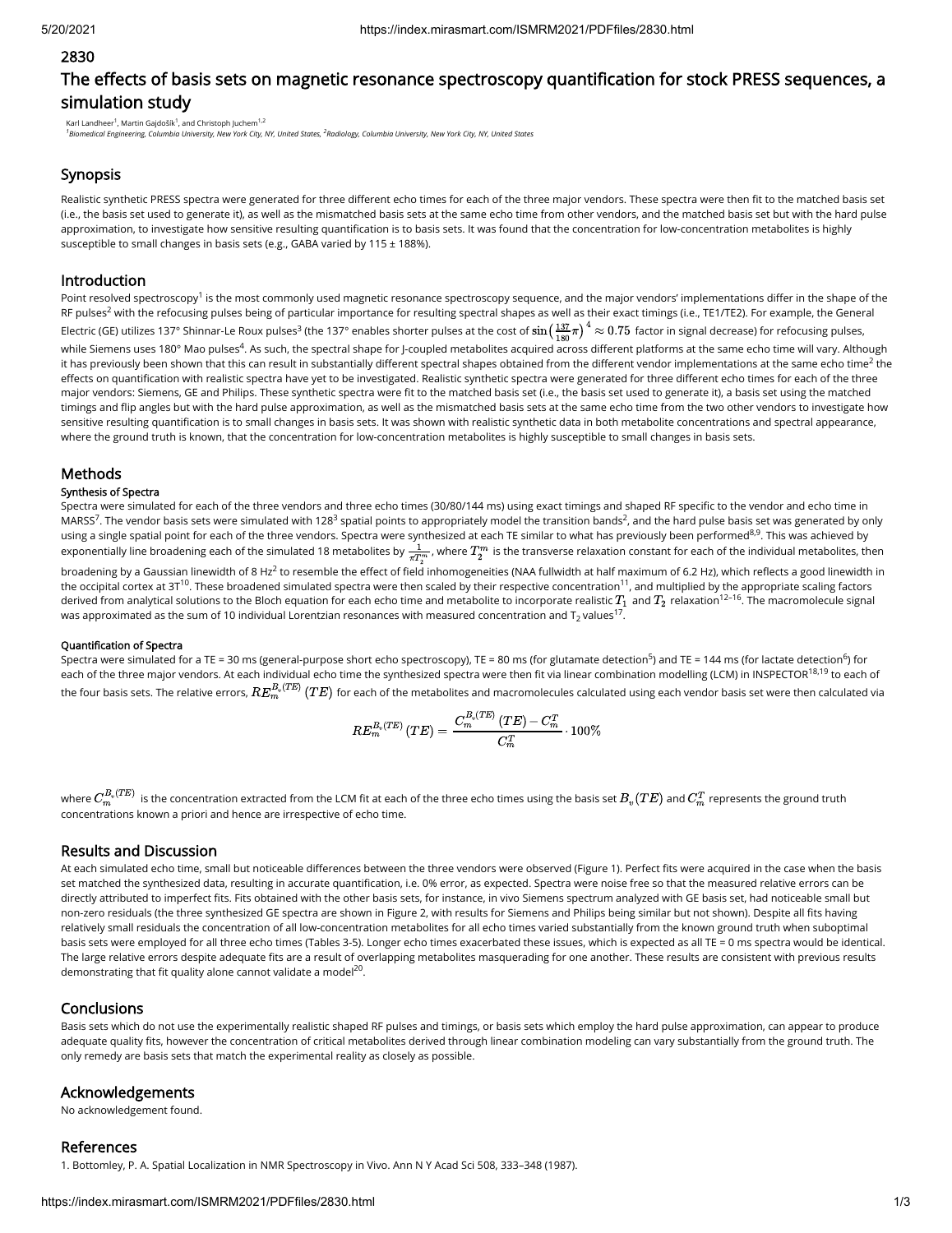#### 5/20/2021 https://index.mirasmart.com/ISMRM2021/PDFfiles/2830.html

2. Landheer, K., Swanberg, K. M. & Juchem, C. Magnetic Resonance Spectrum Simulator (MARSS), A Novel Software Package for Fast and Computationally Efficient Basis Set Simulation. NMR Biomed e4129 (2019).

3. Pauly, J., Le Roux, P., Nishimura, D. & Macovski, A. Parameter Relations for the Shinnar-Le Roux Selective Excitation Pulse Design Algorithm. IEEE Trans Med Imag 10, 53– 65 (1991).

4. Mao, J., Mareci, T. H. & Andrew, E. R. Experimental study of optimal selective 180° radiofrequency pulses. Jour Magn Reson 79, 1–10 (1988).

5. Schubert, F., Jurgen, G., Seifert, F. & Rinneberg, H. Glutamate concentrations in human brain using single voxel proton magnetic resonance spectroscopy at 3 Tesla. Neuroimage 21, 1762–1771 (2004).

6. Lange, T., Dydak, U., Roberts, T. P. L., Bjeljac, M. & Boesiger, P. Pitfalls in Lactate Measurements at 3T. Am J Neuroradiol 27, 895–901 (2006).

7. Landheer, K. & Juchem, C. Recommendations for Accurate Basis Set Generation for Magnetic Resonance Spectroscopy Quantification. in International Society for Magnetic Resonance in Medicine 4239 (2018).

8. Bolliger, C. S., Boesch, C. & Kreis, R. On the use of Cramér-Rao minimum variance bounds for the design of magnetic resonance spectroscopy experiments. Neuroimage 83, 1031–40 (2013).

9. Landheer, K., Gajdosik, M. & Juchem, C. Semi-LASER Single-Voxel Spectroscopic Sequence with Minimal Echo Time of 20 ms in the Human Brain at 3 T. NMR Biomed e4324 (2020).

10. Juchem, C. et al. B0 shimming for in vivo magnetic resonance spectroscopy: Experts' consensus recommendations. NMR Biomed 1–20 (2020). doi:10.1002/nbm.4350

11. de Graaf, R. A. In Vivo NMR Spectroscopy: Principles and Techniques. (1998).

12. Mlynarik, V., Gruber, S. & Moser, E. Proton T1 and T2 relaxation times of human brain metabolites at 3 Tesla. NMR Biomed. 14, 325–331 (2001).

13. Puts, N. A. J., Barker, P. B. & Edden, R. A. E. Measuring the longitudinal relaxation time of GABA in vivo at 3T. J Magn Reson Imag 37, 999–1003 (2013).

14. Landheer, K., Sahgal, A., Myrehaug, S., Chen, A.P., Cunningham, C.H., Graham, S.J. A rapid inversion technique for the measurement of longitudinal relaxation times of brain metabolites: application to lactate in high-grade gliomas at 3 T. NMR Biomed. 29, 1381–1390 (2016).

15. Xin, L., Schaller, B., Mlynarik, V., Lu, H. & Gruetter, R. Proton T1 relaxation times of metabolites in human occipital white and gray matter at 7 T. Magn Reson Med 69, 931–936 (2013).

16. Wyss, P. O. et al. In Vivo Estimation of Transverse Relaxation Time Constant (T2) of 17 Human Brain Metabolites at 3T. Magn Reson Med 80, 452–461 (2018).

17. Landheer, K., Gajdosik, M., Treacy, M. & Juchem, C. Concentration and T2 Relaxation Times of Macromolecules at 3 Tesla. Magn Reson Med 84, 2327–2337 (2020).

18. Prinsen, H., de Graaf, R. A., Mason, G. F., Pelletier, D. & Juchem, C. Reproducibility measurement of glutathione, GABA, and glutamate: Towards in vivo neurochemical profiling of multiple sclerosis with MR spectroscopy at 7T. J Magn Reson Imag 45, 187-198 (2017).

19. Juchem, C. INSPECTOR - Magnetic Resonance Spectroscopy Software. http://innovation.columbia.edu/technologies/cu17130\_INSPECTOR

20. Novikov, D. S., Kiselev, V. G. & Jespersen, S. N. On modeling. Magn. Reson. Med. 79, 3172–3193 (2018).



Figure 1: The synthesized spectra for TE = 30 ms, A, TE = 80 ms, B, and TE = 144 ms, C, across the three different vendor implementations of PRESS with blue depicting the Siemens implementation, red depicting the GE implementation and black depicting the Philips implementation. Spectra have been normalized to account for differences in voxel profile due to different pulses (i.e., different transition widths).



Figure 2: The synthesized GE spectra at the three different echo times along with the fits for the four different basis sets. The synthesized spectra are given in black, the fit in red and the residual in grey. Perfect fits can be observed with the GE basis, as expected, since these particular spectra were synthesized from the GE basis, while nonperfect fits were obtained with the other three basis sets. Similar results were obtained for the synthesized Philips and Siemens spectra (results not shown).